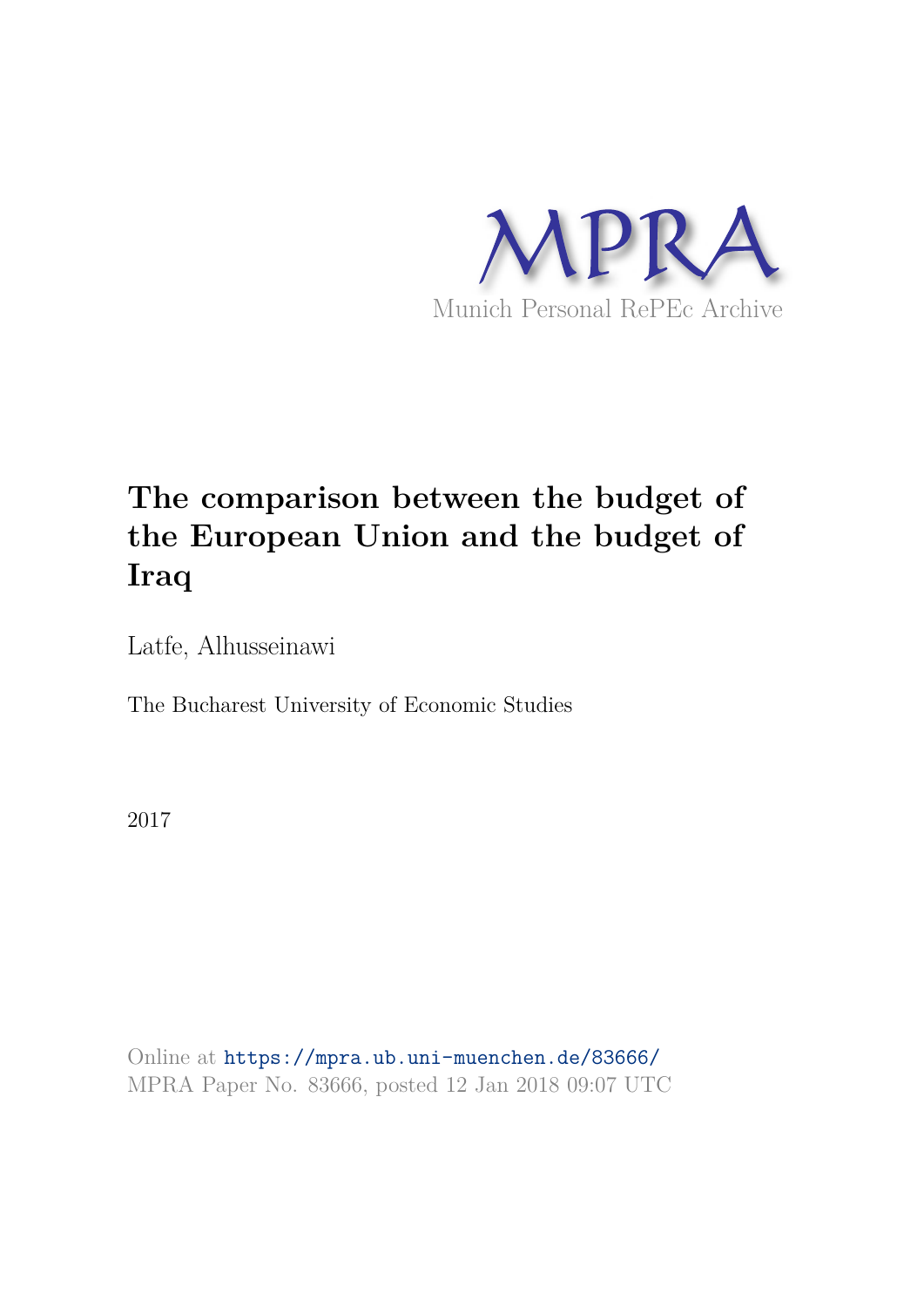# **THE COMPARISON BETWEEN THE BUDGET OF THE EUROPEAN UNION AND THE BUDGET OF IRAQ**

#### **Alhusseinawi Latfe**

PhD Student, The Bucharest University of Economic Studies, Faculty of Accounting and Management Information Systems, Bucharest, Romania, origin country Iraq latfeej@yahoo.com

We suggest you to cite this article as:

Latfe, A. 2017. The comparison between the budget of the European Union and the budget of Iraq. Vol III, No. 2, pp. 78-87.

#### *Abstract*

*The EU budget accounts for about 1% of GNI (Gross National Income) across the 28 member states and total public spending in each country ranges between 35% and 58% of GDP. Total spending by the EU in 2014 across all 28 member states was €142 billion, or just over 1% of the Gross National Income (GNI) of the whole EU. Since, as we shall see, there are mechanisms to ensure that the EU budget balances, total revenues were €144 billion in that year. This is a relatively small component of public spending within the EU: across the whole EU, public spending was 48.2% of GDP in 2014, with a range from 34.8% of GDP in Lithuania to 58.3% in Finland.* 

*Iraq's economy has been ravaged by conflict and insecurity, with the sustained slump in oil prices compounding these ongoing issues. Oil used to account for 95% of all government revenues. As a result, the country has spent the last few years wrestling to bring down a budget deficit that has repeatedly surpassed \$20bn (more than 10% of GDP), with much of the available revenues sucked up by the war against Isis militants. The government is forecasting a deficit of \$19bn for 2017. This article contains a comparison between EU budget and Iraq in order to overcome the economic imbalances in general and the budget deficit in particular, and show the role of the general budget policy in the treatment of the budget deficit more we have compared all aspects of the public budget policy between Iraq and the European Union, both in terms of the frameworks that govern or impact on the state budget or ways to finance the deficit in both.*

# *Keywords:* **budget of the European Union, European Union, budget of Iraq**  *JEL Classification: G*

### **Revenue of the EU budget**

The EU has three main sources of revenue that are related to GNI based contributions, VAT based contributions and finally tariffs. Nearly three quarters comes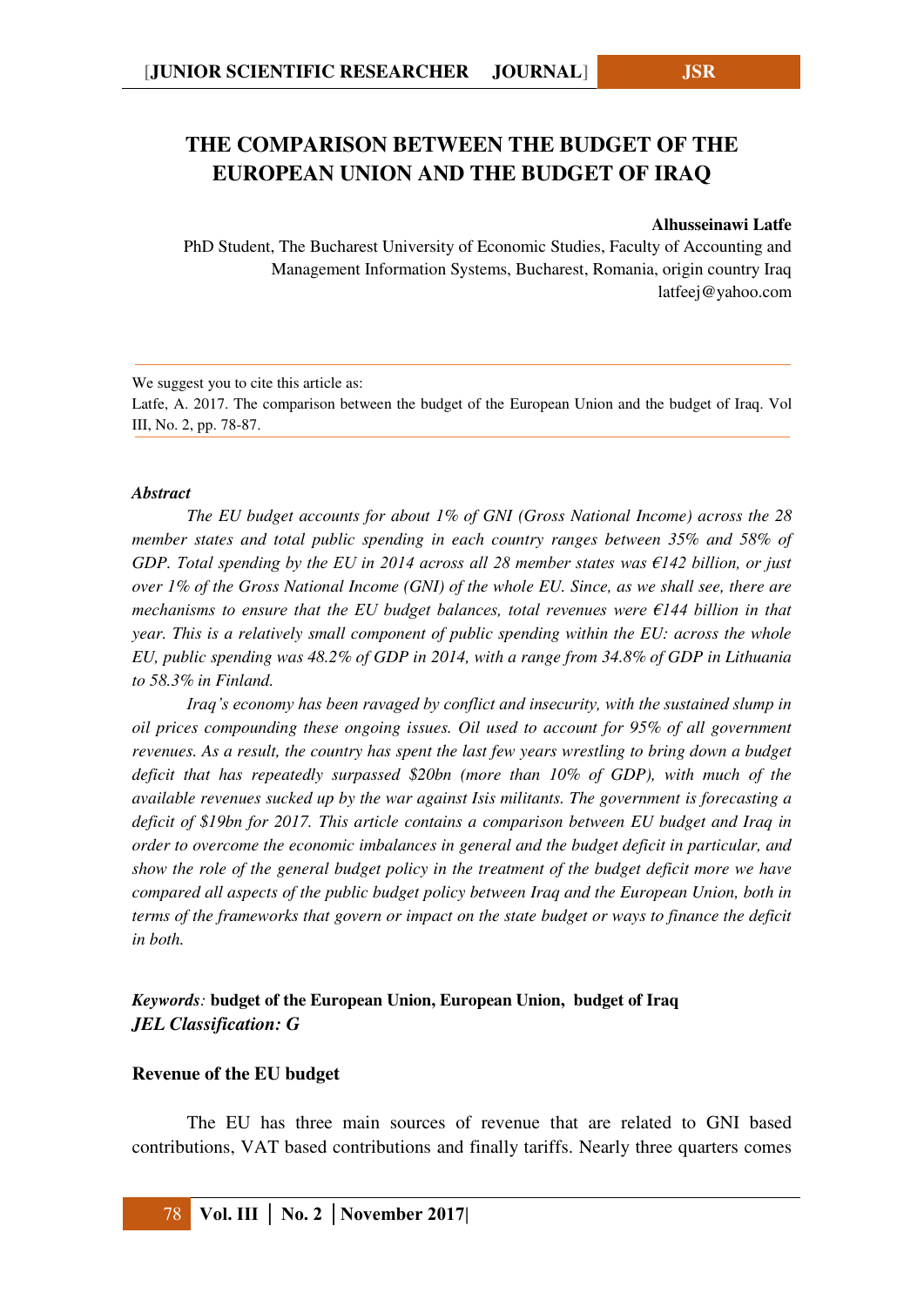from GNI based contributions - that is countries contribute according to their Gross National Income. This is a relatively straightforward basis for making contributions. There are two riders to that. First, revisions to earlier estimates of GNI can lead to quite significant retrospective adjustments, as happened to the UK in 2014 when data adjustments led to a demand for an additional £1.7 billion (Browne et al., 2016).

Second, adjustments are made to payments as a result of negotiation. For example, over the current MFF period, Denmark, the Netherlands and Sweden have secured significant reductions in their GNI based contributions;

- About 13% of the EU budget comes from so called "VAT based contributions". This is effectively a contribution based on a harmonized measure of consumer spending and exists as a result of earlier hopes that VAT would become a union wide harmonized tax (Institute or Fiscal Studies, 2016). This makes little sense as a basis for contributions and is relatively harsh on those countries where consumer spending forms a large fraction of GDP. The share of VAT based contributions has been declining over time and ought to be ended altogether with the slack taken up by GNI based contributions (Browne e al., 2016);
- Finally tariffs also known as traditional own resources make up about  $11\%$  of the budget. They are duties levied on goods entering the EU. Since the EU is a customs union with no duties levied on within EU trade this is indeed a natural source of funding for the EU as a whole. It is perhaps odd that the countries where the duties are levied are entitled to keep 25% (falling to 20%) of the duties levied in recognition of "collection costs" when the average collection costs for taxes are a small fraction of this (Institute or Fiscal Studies, 2016).

#### **Romania Government Budget**

Romania recorded a Government Budget deficit equal to 3 percent of the country's Gross Domestic Product in 2016. Government Budget in Romania averaged - 3.09 percent of GDP from 1993 until 2016, reaching an all-time high of 0.50 percent of GDP in 1993 and a record low of -9.50 percent of GDP in 2009 (Trading Economics, 2017).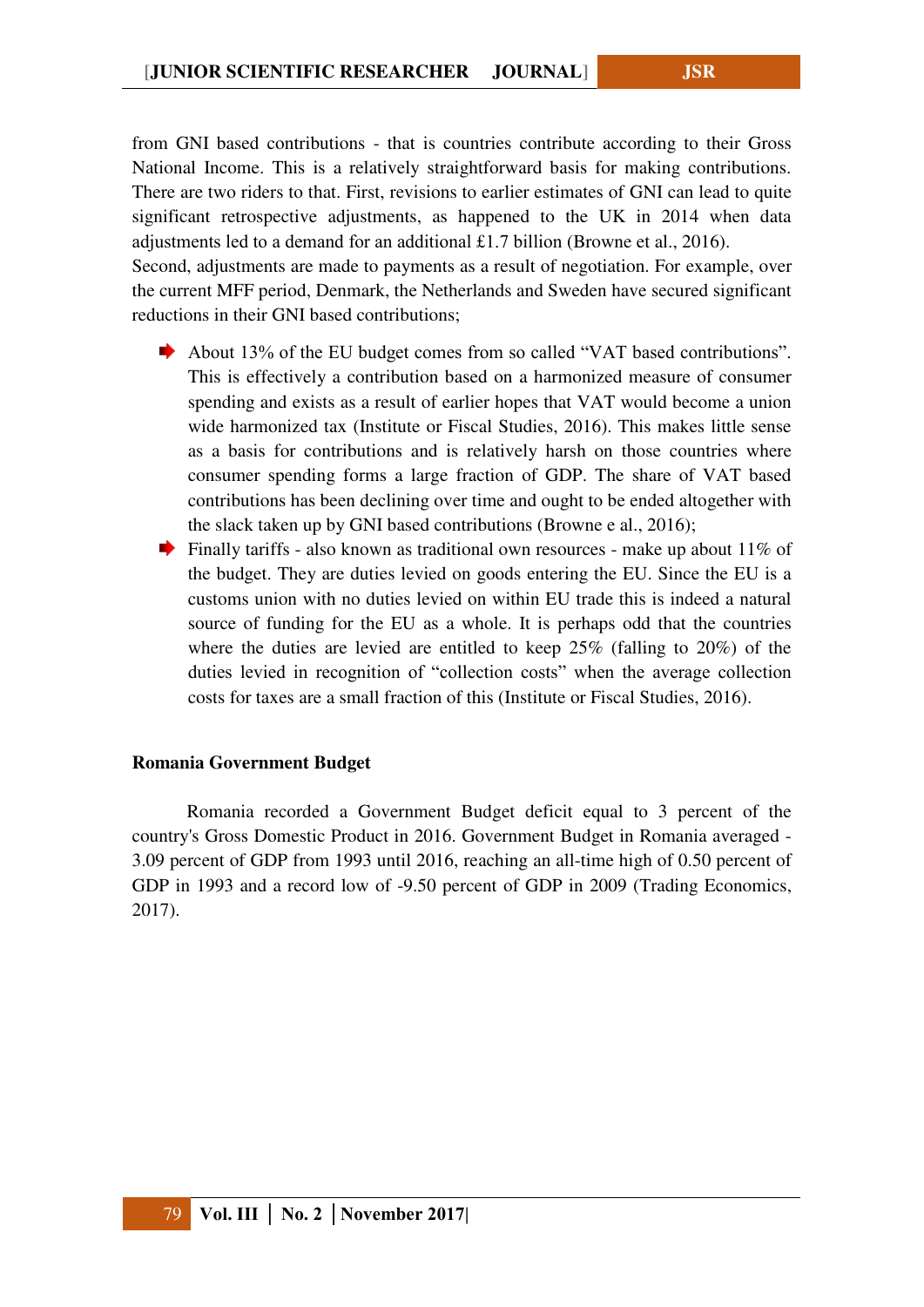

#### **Graph no. 1 Romania Government Budget**

**Source: www.tradingeconomics.com** 

Government Budget is an itemized accounting of the payments received by government (taxes and other fees) and the payments made by government (purchases and transfer payments). A budget deficit occurs when a government spends more money than it takes in. The opposite of a budget deficit is a budget surplus.

### **Germany Government Budget**

The German general government budget, which comprises central, state and local government and social security funds, recorded a net lending of  $\epsilon$ 23.7 billion at the end of 2016, equivalent to 0.8 percent of GDP, compared with a preliminary figure of  $E19.2$  billion, or 0.6 percent of GDP. In absolute terms, it was the biggest surplus recorded since German reunification, as revenues grew to  $\epsilon$ 1,411.4 billion, due to a large increase in income tax and property tax payments (6.5 percent) and in social contributions (4.6 percent); while expenditures rose to  $\epsilon$ 1,387.7 billion, driven by higher expenditure on intermediate consumption (8.7 percent) and a marked increase in expenditure on social benefits in kind: 6.2 percent (Institute or Fiscal Studies, 2016).

The largest surplus in 2016 was achieved by social insurance funds  $(68.2)$ billion), followed by central government ( $\epsilon$ 7.7 billion), state government ( $\epsilon$ 4.7 billion) and local Government ( $63.1$  billion). Government Budget in Germany averaged -2.09 percent of GDP from 1995 until 2016, reaching an all-time high of 0.90 percent of GDP in 2000 and a record low of -9.40 percent of GDP in 1995.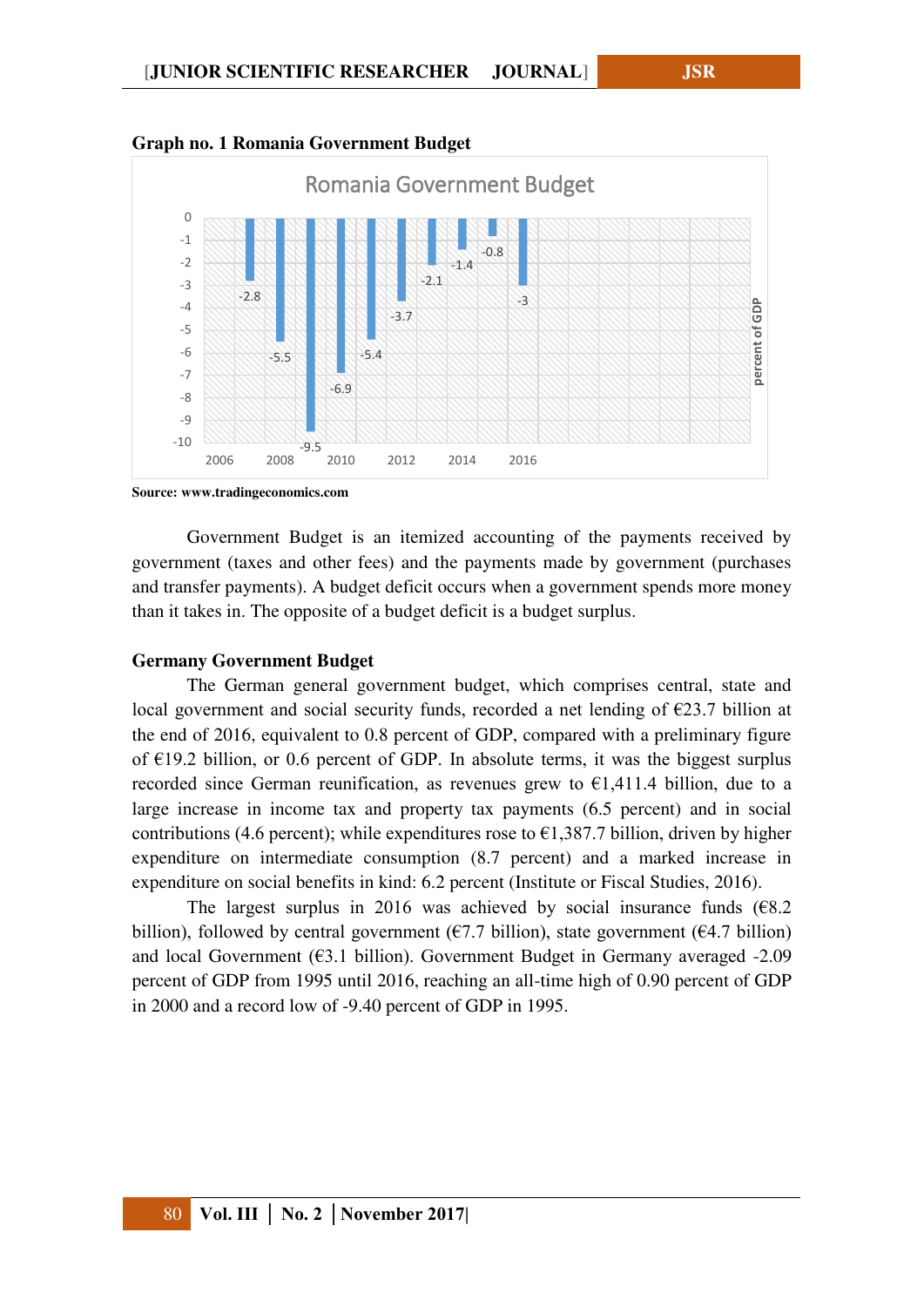



**Source: www.tradingeconomics.com** 

## **Iraq Government Budget**

Iraq recorded a Government Budget deficit equal to 2.69 percent of the country's Gross Domestic Product in 2014. Government Budget in Iraq averaged -2.58 percent of GDP from 2004 until 2014, reaching an all-time high of 10.72 percent of GDP in 2006 and a record low of -34.91 percent of GDP in 2004 (Institute or Fiscal Studies. 2016).

**Graph no. 3 Iraq Government Budget** 



**Source: www.tradingeconomics.com** 

### **Iraq's 2017 Federal Budget: Key features and trends**

After a series of contentious debates that saw parliamentary blocs withdraw from the chamber over disagreements about revenue sharing, Iraq's Council of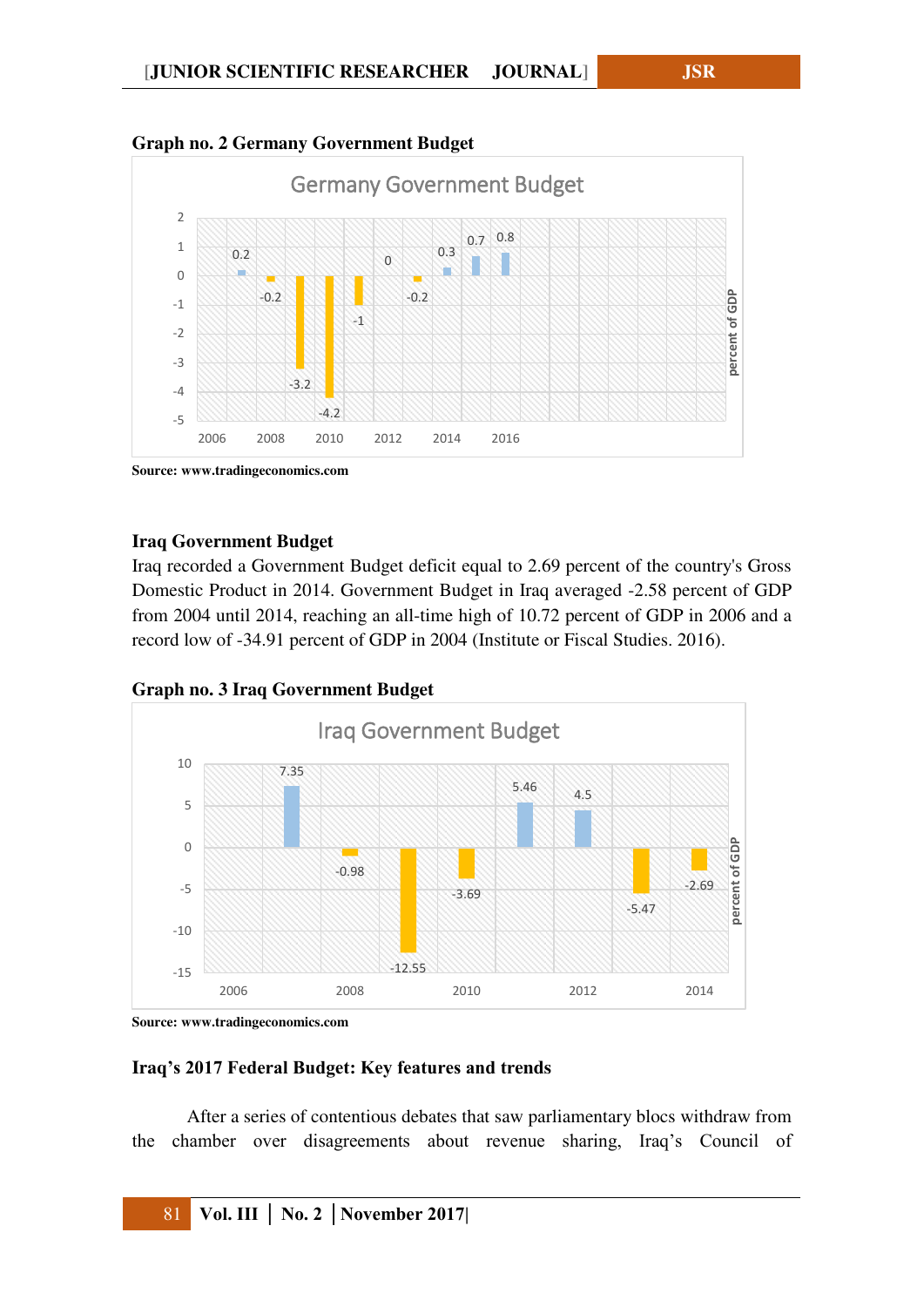Representatives eventually approved the [2017 federal budget](http://ar.parliament.iq/LiveWebsites/Arabic/Container.aspx?LawID=18941) on December 7 in the presence of 189 members (IMF, 2015).

The 2017 budget reduces government spending by about 5% compared to this year's budget. Total expenditure has been set at \$85.2 billion (100.7 trillion dinars), with the government projecting total revenues to reach \$67 billion, based on an average price of \$42 per barrel and exports of 3.75 million bpd. The [2016 budget](http://www.moj.gov.iq/uploaded/4394.pdf) based its projections on 3.6 million bpd at an average of price of \$45 per barrel. However, those targets have appeared to be hard to reach, with Basrah crude [averaging \\$41 per barrel](http://www.iraqoilreport.com/news/iraq-breaks-export-records-20517/) in the month of November and exports so far this year have averaged 3.28 million bpd. There is however some cause for optimism next year. November exports reached unprecedented levels with a combined total of 4.051 million bpd across Iraq and [according to oil ministry officials,](http://www.reuters.com/article/us-asia-oil-appec-iraq-idUSKCN11D11K) exports are expected to grow at a steady pace through 2017 (UNDP, 2014).

The revenue sharing agreement between Baghdad and Erbil has also remained unchanged within the text of the 2017 budget law. The Kurdistan Region is mandated to facilitate the export of 300,000 bpd from Kirkuk fields and a minimum of 250,000 bpd from fields within its own region. In return, the KRG will maintain their 17% share of national spending (minus deductions of sovereign expenses), despite a contentious debate within parliament over whether the KRG's share should be reduced to reflect the region's population. This dispute is reflected in Article 10 of the budget law, which states that the Kurdistan Region's share should be revised in 2018 after the results of a national census that is scheduled to be completed in 2017.

It is likely that the revenue sharing deal will remain only partially implemented, as was the case throughout 2016. Despite Article 29 of the bill stating that proceeds from any surplus exports from the Federal and Kurdish governments should go to the national treasury, the KRG will no doubt continue their independent exports. [Reports](http://www.iraqoilreport.com/news/iraq-breaks-export-records-20517/)  [suggest](http://www.iraqoilreport.com/news/iraq-breaks-export-records-20517/) that the Ministry of Natural Resources is currently exporting independently around 580,000 bpd and Baghdad will likely reciprocate by paying only a portion of the 17% share to the KRG. Article 8(iv) of the budget law is clear that such allocations are proportional to any overall increases or decreases in generated revenues across the country. As a sign of things to come, as of September this year, Iraq has only earned [67% of projected revenue and executed 57%](http://www.iraqoilreport.com/news/iraq-passes-2017-budget-20596/) of expected spending.

The government's reduced spending plans for 2017 are also reflected in the 2017 deficit, which is projected at \$18.4 billion, down from \$20.4 billion in 2016's budget. That represents an important reduction, although a number of significant cuts have been made for the coming year, including a 60% slash in the construction and development projects fund for the regions and provinces, which is down from \$1 billion this year to \$423 million.

Non-oil revenues have remained stable at around \$9.3 billion, equivalent to 14% of total revenues. The 2017 budget introduces some new items that represent a more concerted effort to reduce the financial burden of the public sector, encourage private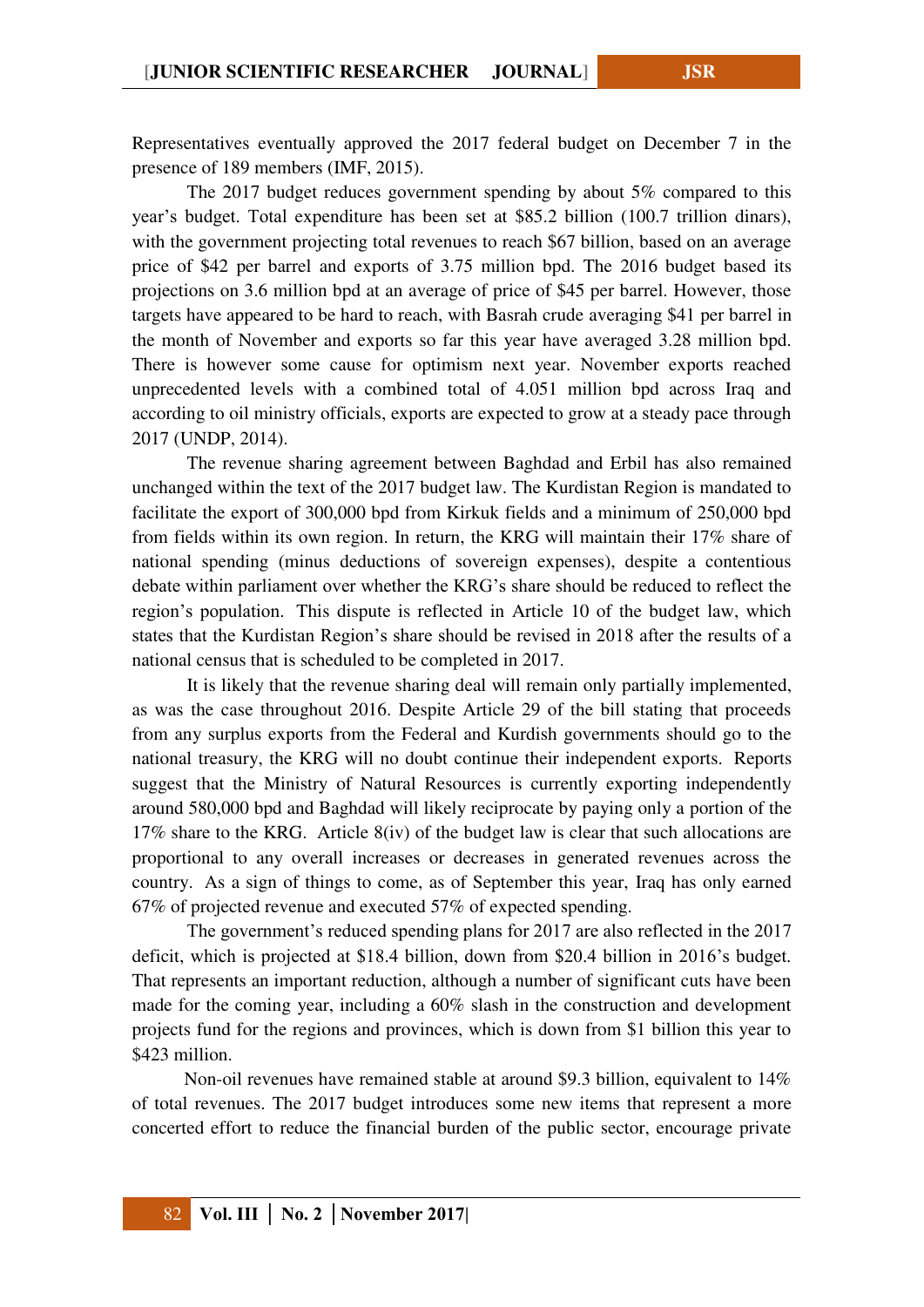sector growth and strengthen non-oil streams of revenue. Specifically, these include (UNDP, 2014):

- $\blacktriangleright$  The introduction of 4 years paid leave for public sector workers. Those who opt into this scheme will receive their full basic salary for four years without losing service that would count towards the retirement package. Additionally, government contractors who choose voluntary redundancy will be offered 3 months' salary for each year served. Similarly, Article 22 offers public sector employees who choose to transfer to the private sector half of their basic salary for two years.
- **Imposition of a 3.8% income tax on all public sector workers. Revenues will** go towards covering expenses of the Hashd al-Shaabi and supporting IDPs, while revenue collected from Kurdistan Region will go to the Peshmerga.
- Imposition of customs tariffs along all border crossings stipulating that revenue should return to the central government. Revenues from customs are expected to increase quite significantly over the next year, although provinces where the border crossings belong are entitled to keep half of the revenues, as per Article 56, on the condition that those funds are spent on rehabilitating the infrastructure for those crossings. Additionally, Article 23 introduces new tariffs on plane tickets (10,000 dinars on domestic flights and 25,000 dinars – or roughly  $$21$  – on international flights), while the  $20\%$ sales tax on mobile phone cards remains unchanged.

With the investment budget equating to 25.3% of total spending (compared to 24.3% in 2016), the government is relying on \$4.7 billion of foreign and domestic loans to support this endeavor. Among the budget's key investment priorities, the government has secured substantial foreign loans to invest in the country's power grid for 2017. These include loans from the Japan Bank for International Cooperation worth \$50 million, the Islamic Development Bank worth \$50 million and a Swedish loan of \$500 million.

There is also a focus on infrastructure reconstruction, especially in towns that have been liberated from Daesh. Loans from the Japan Bank for International Cooperation worth \$300m and the German KfW bank worth \$190 million are particularly prominent.

The budget also reflects the recent passage of a bill that institutionalizes the Hashd al-Shaabi by stipulating in Article 52 the need to cover salaries for their members, in addition to reiterating that recruitment within the Hashd should be representative of communities where military operations have taken place. Furthermore, Article 50 states that salary payments dispersed to members of the Sahwa (Awakening) in Salahaddin, Anbar and other areas should run in parallel with a phasing out of the relevant department by the end of 2017 and the incorporation of Sahwa members into the Iraqi Security Forces and Hashd al-Shaabi (World Bank, 2016).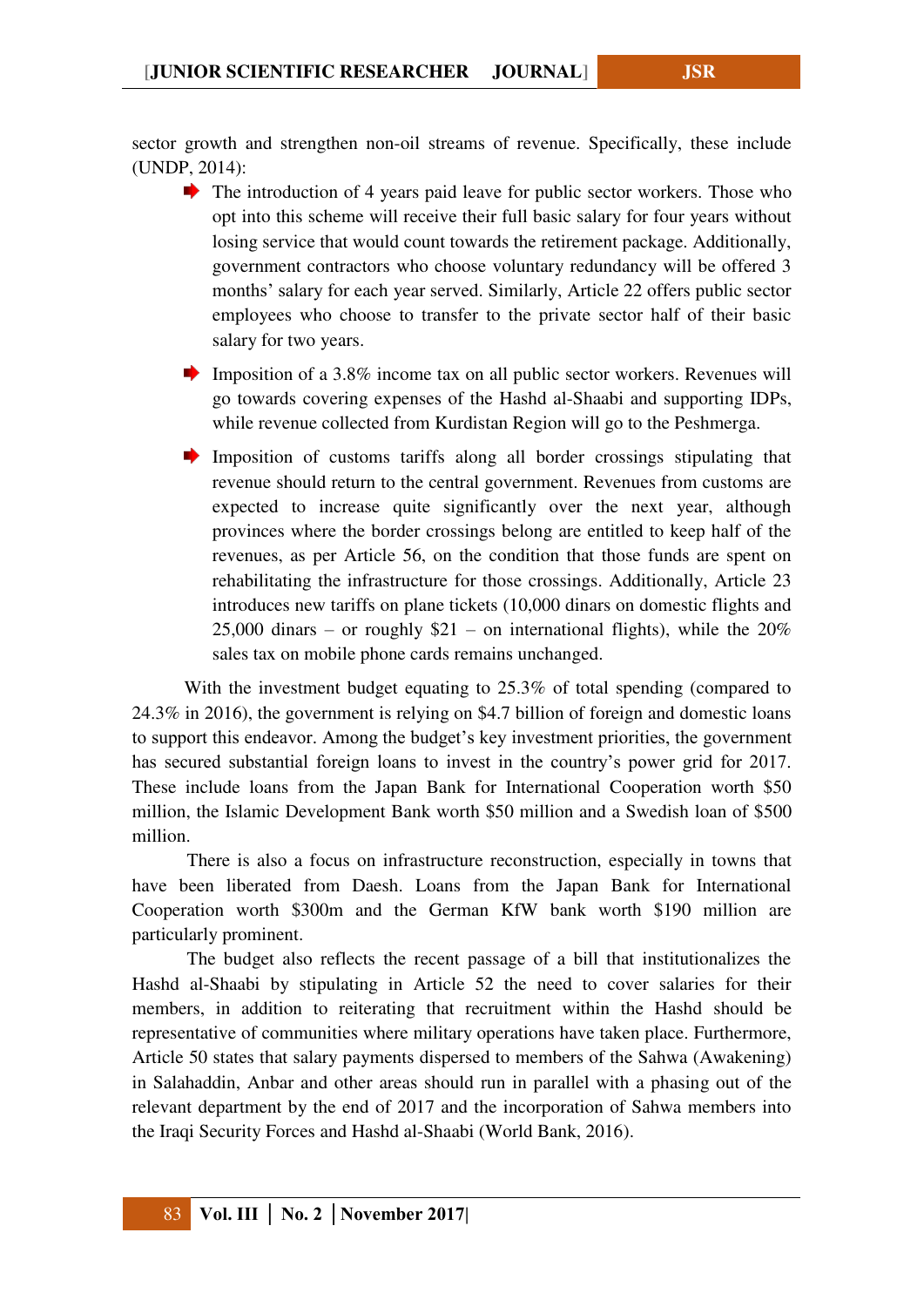Overall, the version of the 2017 budget that parliament eventually approved offers some modest attempts to diversify revenue streams although it does little to mitigate the volatility of oil prices for the coming year. Iraq will need to continue to find ways to cut spending if it is to meet its commitments with the IMF. Two key areas to watch out for over the coming months will be the extent to which public sector employees opt to take the 4 years paid leave that is now on offer; in addition to the government's ability to effectively collect customs tariffs across the country.

#### **IMF Funds on Iraq**

The war-torn country is currently working through a [three-year \\$5.34bn program](http://www.publicfinanceinternational.org/news/2016/05/imf-agrees-5bn-bailout-deal-iraq)  [with the fund,](http://www.publicfinanceinternational.org/news/2016/05/imf-agrees-5bn-bailout-deal-iraq) with aims including restoring balance to the public finances, achieving debt sustainability and curbing corruption. Release of the \$800m loan, which follows a \$600m tranche released at the end of last year, is subject to the country passing an agreed supplementary budget for 2017 and strengthening spending controls (Rumney, 2017).

While an agreement, which also outlines objectives for the 2018 budget, has been reached between Iraqi authorities and IMF staff, the fund's executive board will need to give the deal final approval.

Christian Josz, IMF mission chief for Iraq, said the agreement will be put to the board "once prior actions have been implemented", possibly in August.

"Both the supplementary budget and the 2018 budget will keep fiscal consolidation, necessitated by the fall in oil prices, on track, while protecting social spending."

#### **Conclusions**

In this article, we have seen that the EU Budget is rather complex and opaque. While there is a rational process in place to determine its size and allocation it is, perhaps inevitably, subject to considerable political horse trading. There are numerous special deals, allowances, rebates and the like negotiated within it. It is also difficult to reform, as shown by the fact that in many areas funds are allocated in line with previous allocations. This means that it is unlikely that revenues are spent on only the projects that will add the most value. That said, there are some attractive features to the budget process, in particular the efforts to plan for the long term through seven- year MFF periods while retaining the flexibility to respond to events through annual budgets. There may also be benefits of pooling certain spending where there are economies of scale or comparative advantages in different member states.

The revenue side of the EU Budget is relatively straightforward. Nearly three quarters comes from GNI based contributions - that is countries contribute according to their Gross National Income. This is a pretty straightforward and sensible basis for funding. Similarly, using tariffs that are applied to goods and services entering the EU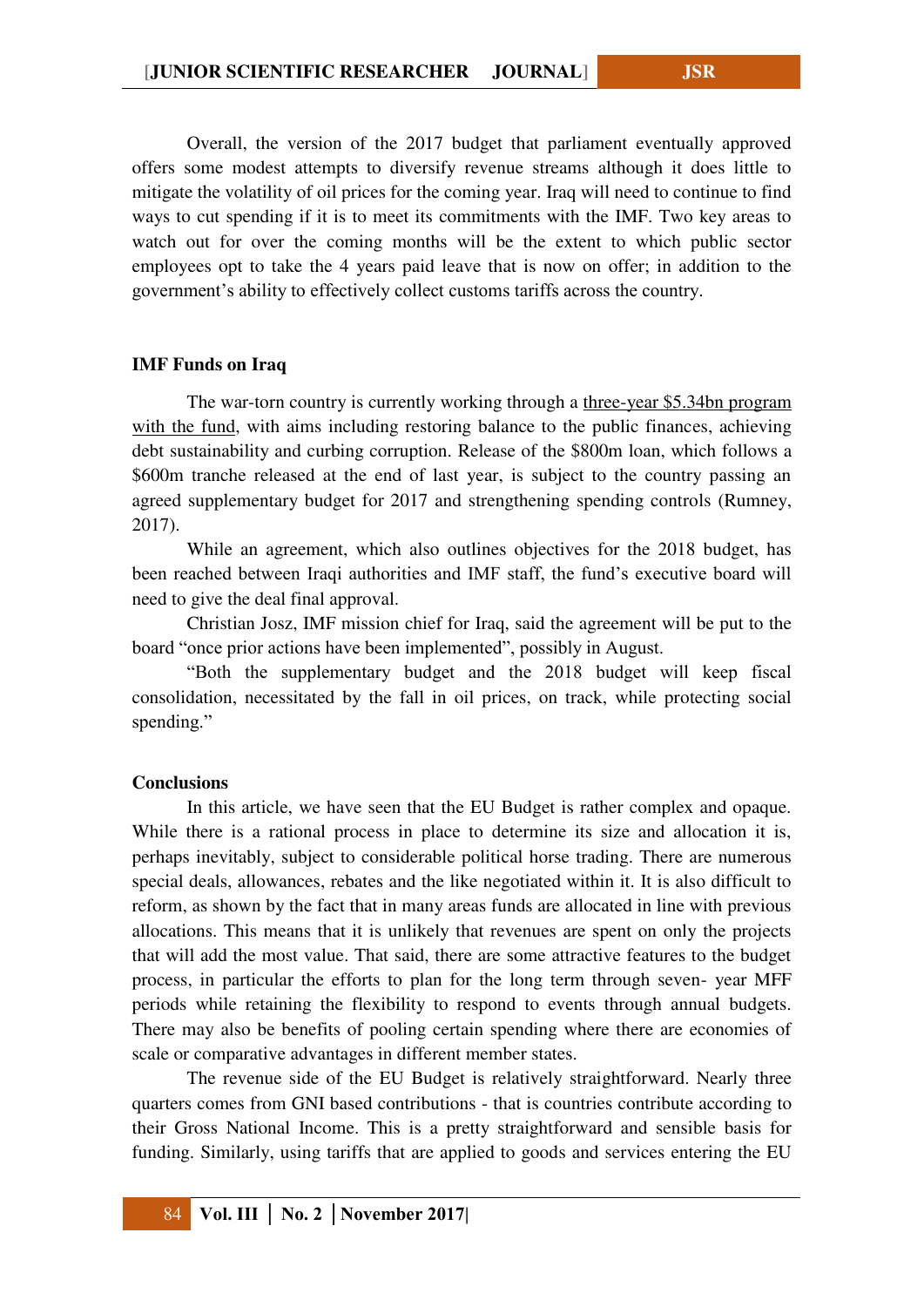as a source of revenue for EU spending seems sensible: it would be unfair for those countries that are the point of entry for most goods to keep all this revenue when in many cases the final destination for these goods is elsewhere in the EU. However, the fact that countries which collect the tariffs get to keep 25% (falling to 20%) as costs of collection, seems less reasonable: the average cost of collecting taxes is, thankfully, a tiny fraction of this. Finally, about 13% of the EU budget comes from so called "VAT based contributions". These seem a less sensible basis for dividing the cost of EU spending between member states: the contributions bear only a passing relation to actual VAT revenues collected by member states as they based on a hypothetical harmonized VAT base that no member state actually applies, and disadvantage countries where spending on items that form part of this hypothetical construct forms a large fraction of GDP.

The spending side of the EU budget is dominated by two spending programs that between them account for over three quarters of the budget. Structural and cohesion funds on the one hand, and agriculture and rural development on the other, each account for about 38%, (or  $\epsilon$ 54 billion in 2014), of total EU spending.

Cohesion funds go to the poorer EU nations - those with GNI per capita below 90% of the EU average. Structural funds go to regions within countries according to how poor they are relative to the EU average, but also according to levels of employment and population density. These funds ensure that the EU Budget redistributes from richer to poorer member states, though the extent of such redistribution is limited by their size: there is much more redistribution within member states between richer and poorer regions than occurs between EU member states.

# **Bibliography**

- 1. Browne,J., Johnson, P., Phillips, D.. 2016. The budget of the European Union: a guide. Available at: [http://docplayer.net/21168769-The-budget-of-the-european](http://docplayer.net/21168769-The-budget-of-the-european-union-a-guide.html)[union-a-guide.html](http://docplayer.net/21168769-The-budget-of-the-european-union-a-guide.html)
- 2. Institute or Fiscal Studies. 2016. Introduction. Available at: [https://www.ifs.org.uk/tools\\_and\\_resources/budget-european-union.](https://www.ifs.org.uk/tools_and_resources/budget-european-union)
- 3. Trading Economics. 2017. Available at: [www.tradingeconomics.com.](http://www.tradingeconomics.com/)
- 4. IMF. 2015. Iraq.. Available at: [https://www.imf.org/external/pubs/ft/scr/2015/cr15235.pdf.](https://www.imf.org/external/pubs/ft/scr/2015/cr15235.pdf)
- 5. UNDP. 2014. Ira Human Development Report 2014. Available at: [http://www.iq.undp.org/content/dam/iraq/img/Publications/UNDP-](http://www.iq.undp.org/content/dam/iraq/img/Publications/UNDP-IQ_IraqNHDR2014-English.pdf)[IQ\\_IraqNHDR2014-English.pdf.](http://www.iq.undp.org/content/dam/iraq/img/Publications/UNDP-IQ_IraqNHDR2014-English.pdf)
- 6. World Bank, 2016. Iraq's Economic Outlook Spring 2016 Available at: <http://pubdocs.worldbank.org/en/877101460208803340/Iraq-MEM.pdf>
- 7. Rummey, E. 2017. Iraq plans additional budget to access IMF funds. Available at: [http://www.publicfinanceinternational.org/news/2017/06/iraq-plans-additional](http://www.publicfinanceinternational.org/news/2017/06/iraq-plans-additional-budget-access-imf-funds)[budget-access-imf-funds](http://www.publicfinanceinternational.org/news/2017/06/iraq-plans-additional-budget-access-imf-funds)